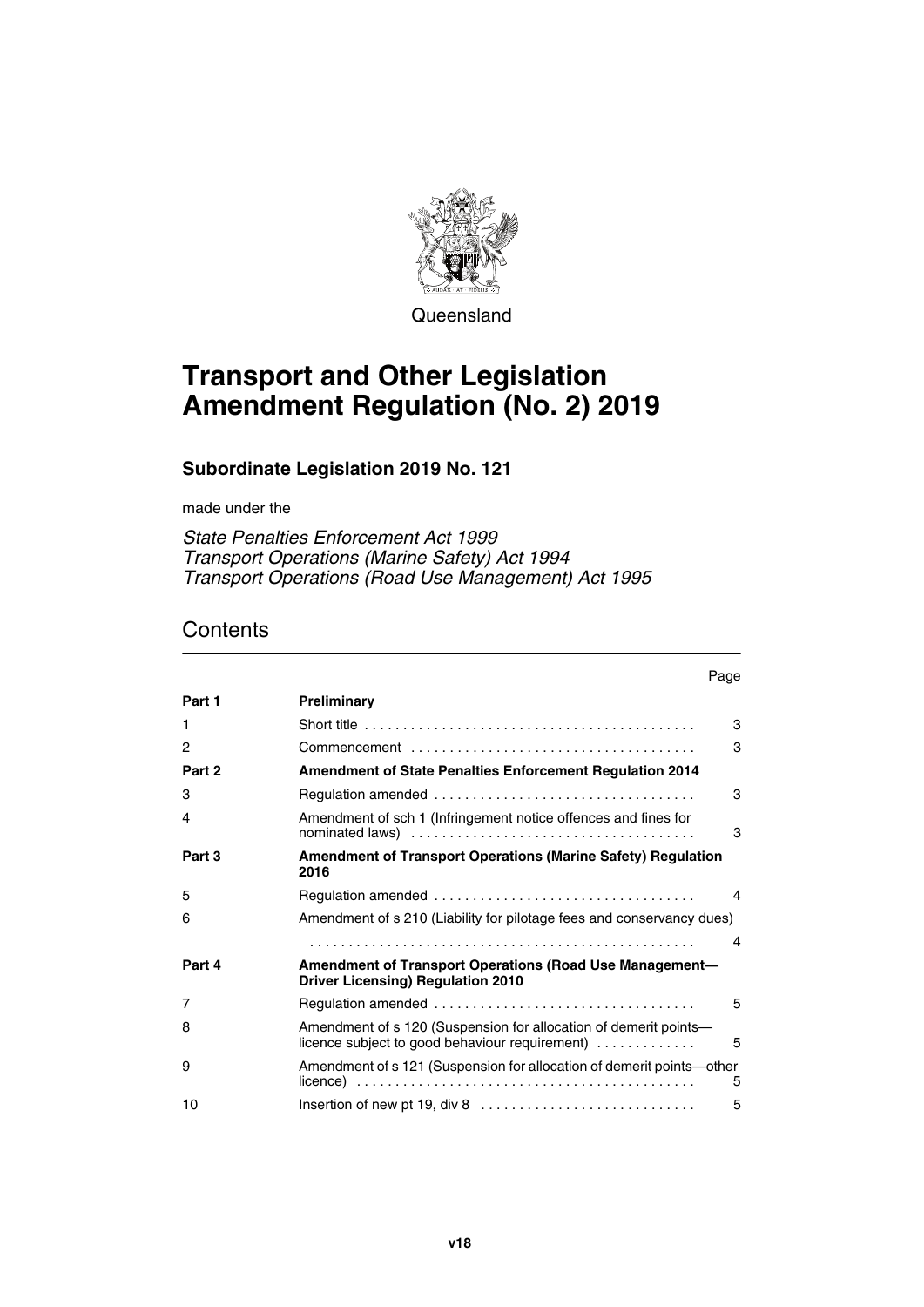| Contents |
|----------|
|----------|

|        | Division 8                                                                                              | Transitional provisions for Transport and Other<br>Legislation Amendment Regulation (No. 2) 2019                 |   |  |  |
|--------|---------------------------------------------------------------------------------------------------------|------------------------------------------------------------------------------------------------------------------|---|--|--|
|        | 180                                                                                                     | Application of s 120 to particular persons allocated demerit<br>points before, on or after commencement          | 6 |  |  |
|        | 181                                                                                                     | Application of s 121 to particular persons allocated demerit<br>points before, on or after commencement          | 6 |  |  |
|        | 182                                                                                                     | Application of ss 120 and 121 as amended by Transport and<br>Other Legislation Amendment Regulation (No. 2) 2019 | 7 |  |  |
| Part 5 | Amendment of Transport Operations (Road Use Management-<br><b>Road Rules) Regulation 2009</b>           |                                                                                                                  |   |  |  |
| 11     |                                                                                                         |                                                                                                                  | 7 |  |  |
| 12     | Amendment of s 353 (Prescribed offences for ch 5, pt 7 of the Act)<br>$\overline{7}$                    |                                                                                                                  |   |  |  |
| 13     | Amendment of s 353B (Power-assisted bicycles—Act, sch 4, definition<br>power-assisted bicycle)<br>8     |                                                                                                                  |   |  |  |
| Part 6 | Amendment of Transport Operations (Road Use Management-<br><b>Vehicle Registration) Regulation 2010</b> |                                                                                                                  |   |  |  |
| 14     |                                                                                                         |                                                                                                                  | 8 |  |  |
| 15     | 9                                                                                                       |                                                                                                                  |   |  |  |
|        | 39                                                                                                      | When number plate must not be attached to a vehicle                                                              | 9 |  |  |
| 16     |                                                                                                         | Amendment of s 127 (Offences involving registration certificates etc.)                                           | 9 |  |  |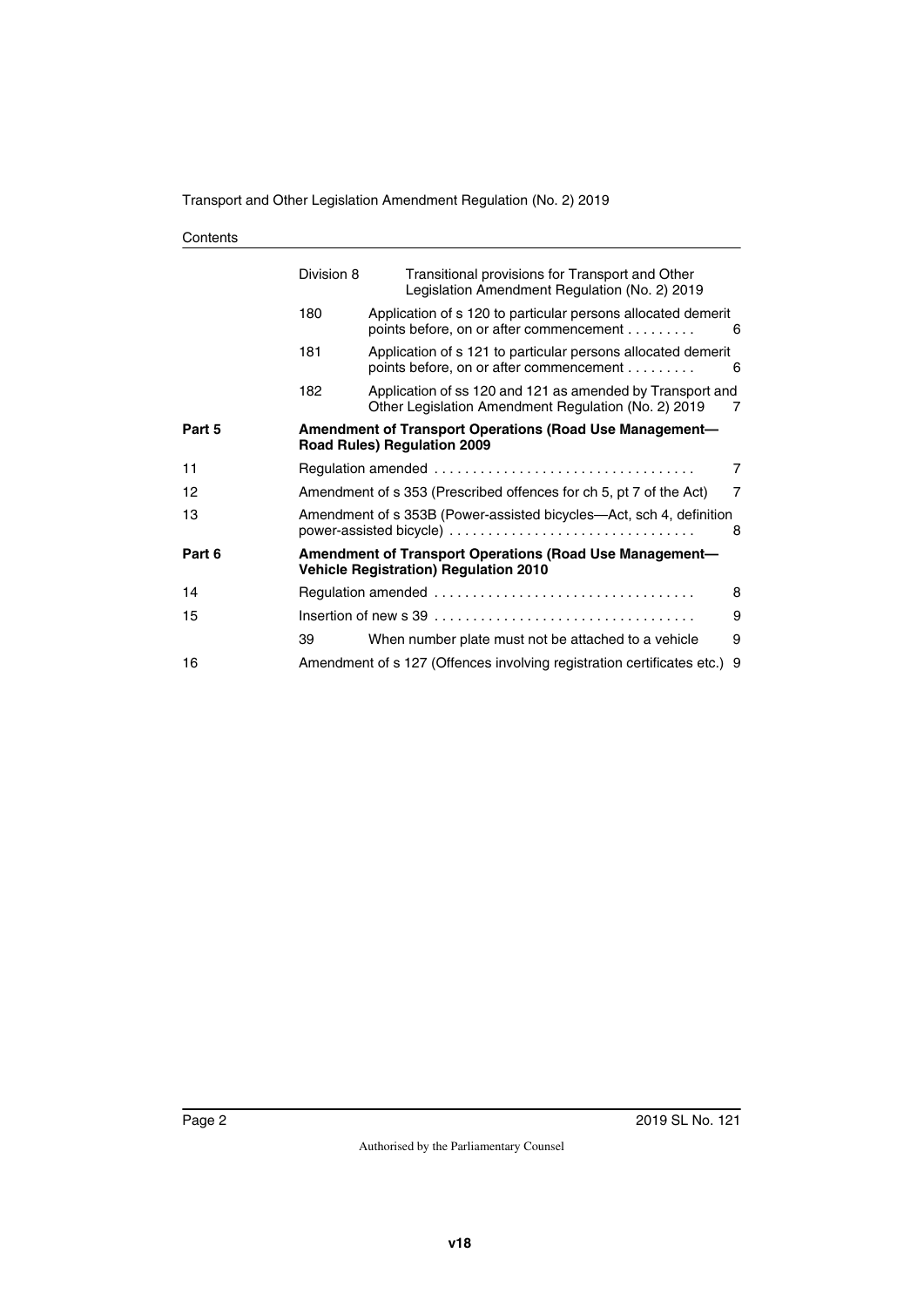[s 1]

# <span id="page-2-0"></span>**Part 1** Preliminary

## <span id="page-2-2"></span>**1 Short title**

<span id="page-2-3"></span><span id="page-2-1"></span>This regulation may be cited as the *Transport and Other Legislation Amendment Regulation (No. 2) 2019*.

## <span id="page-2-4"></span>**2 Commencement**

<span id="page-2-7"></span><span id="page-2-5"></span>Part 4 commences on 1 July 2019.

# <span id="page-2-6"></span>**Part 2 Amendment of State Penalties Enforcement Regulation 2014**

## <span id="page-2-8"></span>**3 Regulation amended**

<span id="page-2-9"></span>This part amends the *State Penalties Enforcement Regulation 2014*.

### <span id="page-2-11"></span><span id="page-2-10"></span>**4 Amendment of sch 1 (Infringement notice offences and fines for nominated laws)**

Schedule 1, entry for *Transport Operations (Road Use Management—Vehicle Registration) Regulation 2010*, entry for section  $127(2)(h)$ —

*omit, insert—*

| s $127(2)(h)(i)$  | 41 |  |
|-------------------|----|--|
| s $127(2)(h)(ii)$ | 41 |  |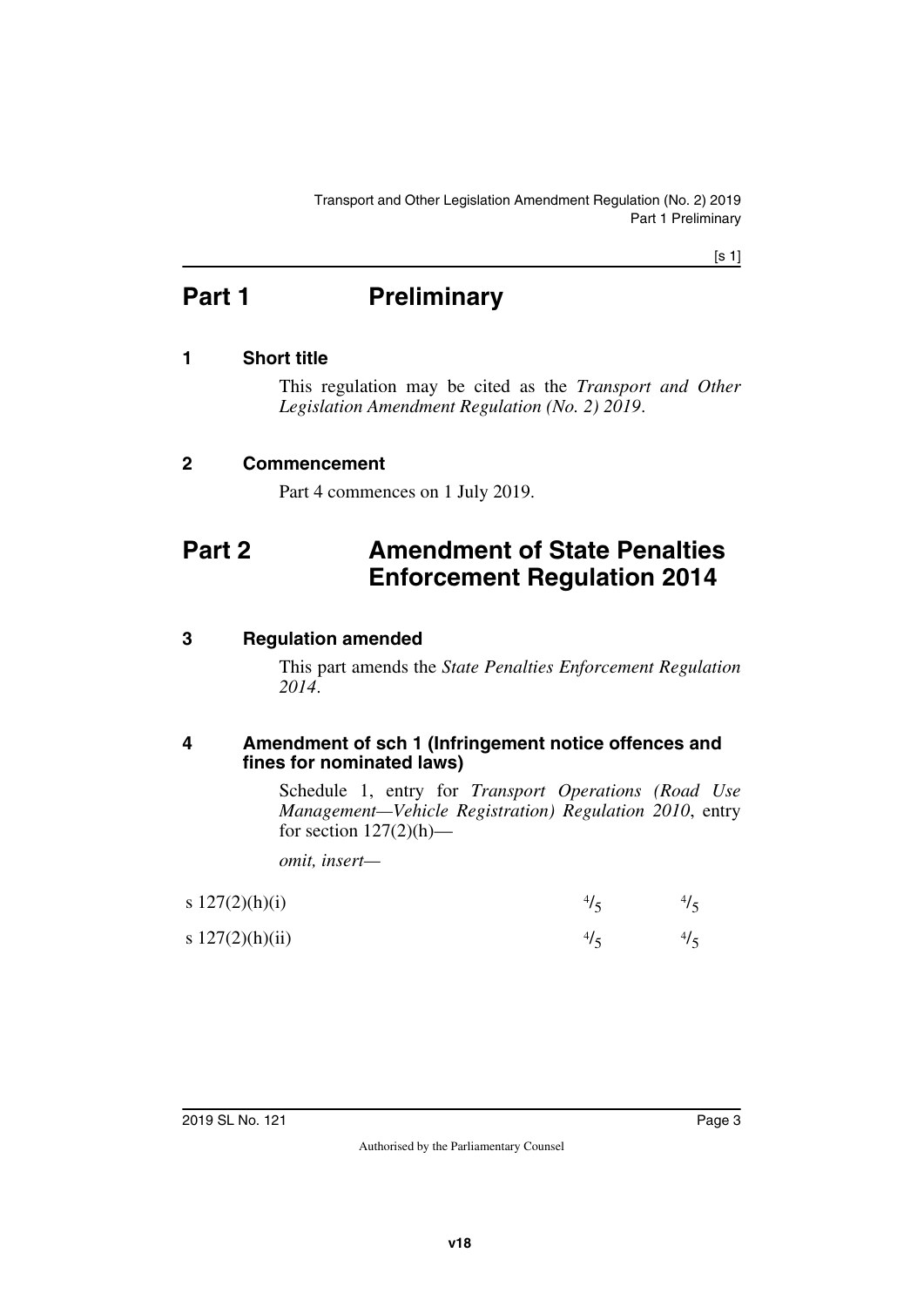<span id="page-3-1"></span><span id="page-3-0"></span> $[s 5]$ 

# **Part 3 Amendment of Transport Operations (Marine Safety) Regulation 2016**

## <span id="page-3-2"></span>**5 Regulation amended**

<span id="page-3-3"></span>This part amends the *Transport Operations (Marine Safety) Regulation 2016*.

## <span id="page-3-5"></span><span id="page-3-4"></span>**6 Amendment of s 210 (Liability for pilotage fees and conservancy dues)**

(1) Section 210(1)—

*omit, insert—*

- (1) The owner of a ship is liable for the pilotage fees and conservancy dues payable for the ship under the Act.
- (2) Section 210(3)—

*omit.*

- (3) Section 210(4), from ', and' to '(3),' *omit.*
- (4) Section 210(4)—

*renumber* as section 210(3).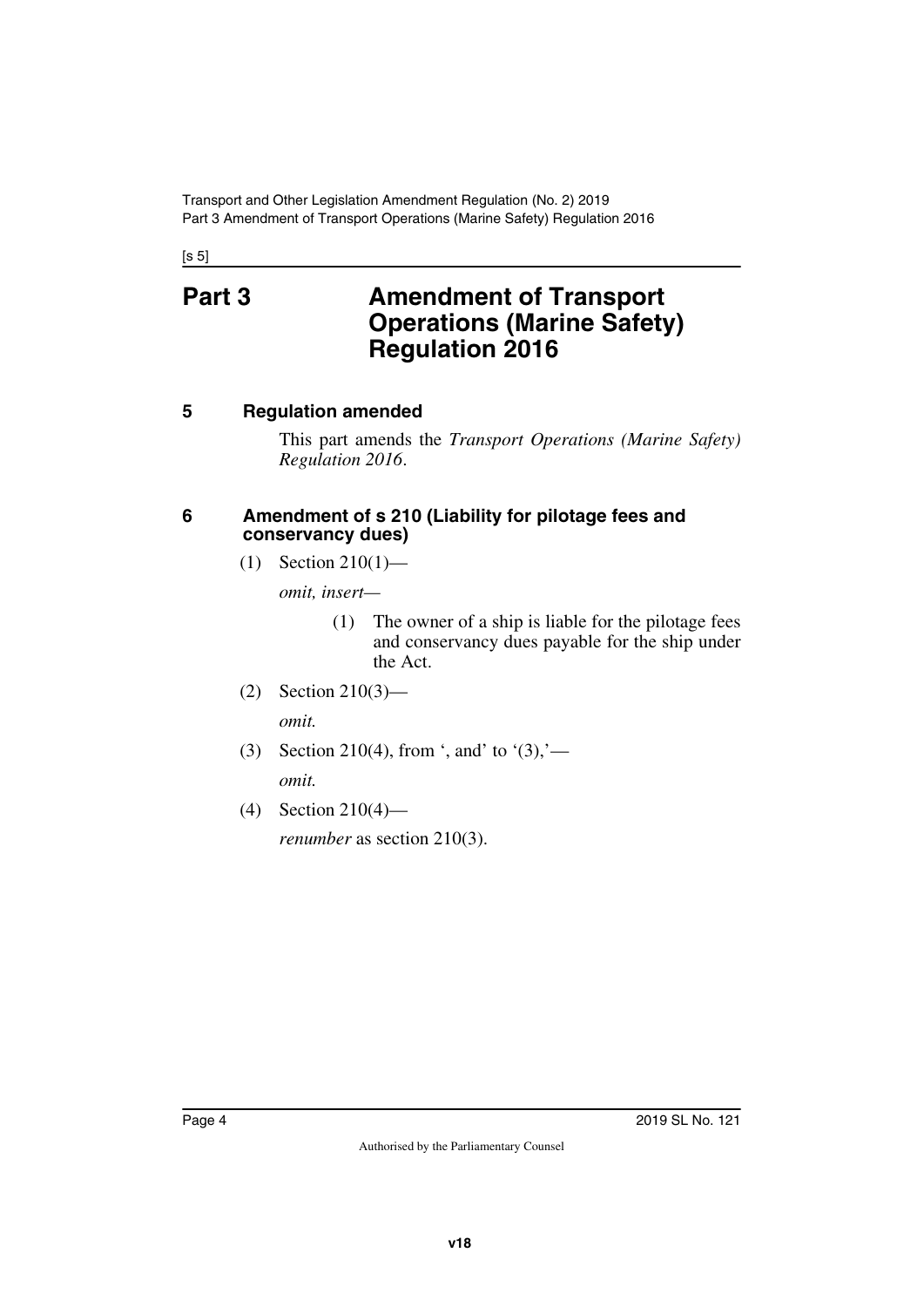[s 7]

## <span id="page-4-1"></span><span id="page-4-0"></span>**Part 4 Amendment of Transport Operations (Road Use Management—Driver Licensing) Regulation 2010**

## <span id="page-4-2"></span>**7 Regulation amended**

<span id="page-4-3"></span>This part amends the *Transport Operations (Road Use Management—Driver Licensing) Regulation 2010*.

## <span id="page-4-5"></span><span id="page-4-4"></span>**8 Amendment of s 120 (Suspension for allocation of demerit points—licence subject to good behaviour requirement)**

(1) Section  $120(1)(e)$ ,  $2^7$ —

*omit, insert—*

1

(2) Section  $120(1)(f)$ —

<span id="page-4-7"></span>*omit.*

## <span id="page-4-6"></span>**9 Amendment of s 121 (Suspension for allocation of demerit points—other licence)**

(1) Section 121(1)(c), '4'—

*omit, insert—*

1

(2) Section 121(1)(d)—

<span id="page-4-9"></span>*omit.*

## <span id="page-4-8"></span>**10 Insertion of new pt 19, div 8**

Part 19—

*insert—*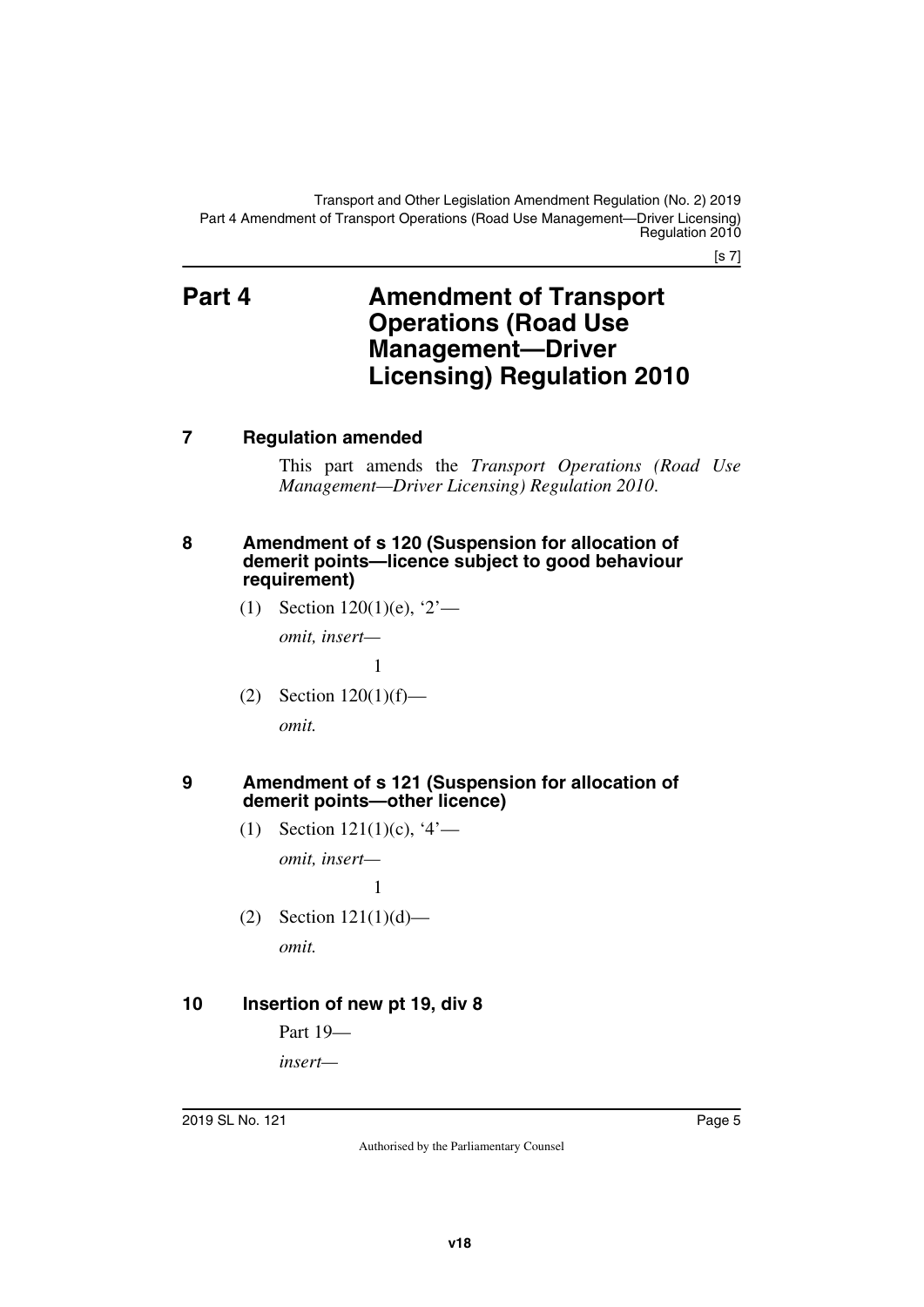Transport and Other Legislation Amendment Regulation (No. 2) 2019 Part 4 Amendment of Transport Operations (Road Use Management—Driver Licensing) Regulation 2010

[s 10]

## <span id="page-5-1"></span><span id="page-5-0"></span>**Division 8 Transitional provisions for Transport and Other Legislation Amendment Regulation (No. 2) 2019**

## <span id="page-5-3"></span><span id="page-5-2"></span>**180 Application of s 120 to particular persons allocated demerit points before, on or after commencement**

- (1) This section applies if—
	- (a) the requirements of section  $120(1)(a)$  to (d), as in force immediately before the commencement, are satisfied for a person before the commencement; and
	- (b) either—
		- (i) before the commencement, demerit points were recorded on the person's traffic history; or
		- (ii) on or after the commencement, demerit points are recorded on the person's traffic history.
- (2) Section 120, as in force immediately before the commencement, continues to apply in relation to the person.

### <span id="page-5-5"></span><span id="page-5-4"></span>**181 Application of s 121 to particular persons allocated demerit points before, on or after commencement**

- (1) This section applies if—
	- (a) the requirements of section  $121(1)(a)$  and (b), as in force immediately before the commencement, are satisfied for a person before the commencement; and
	- (b) either—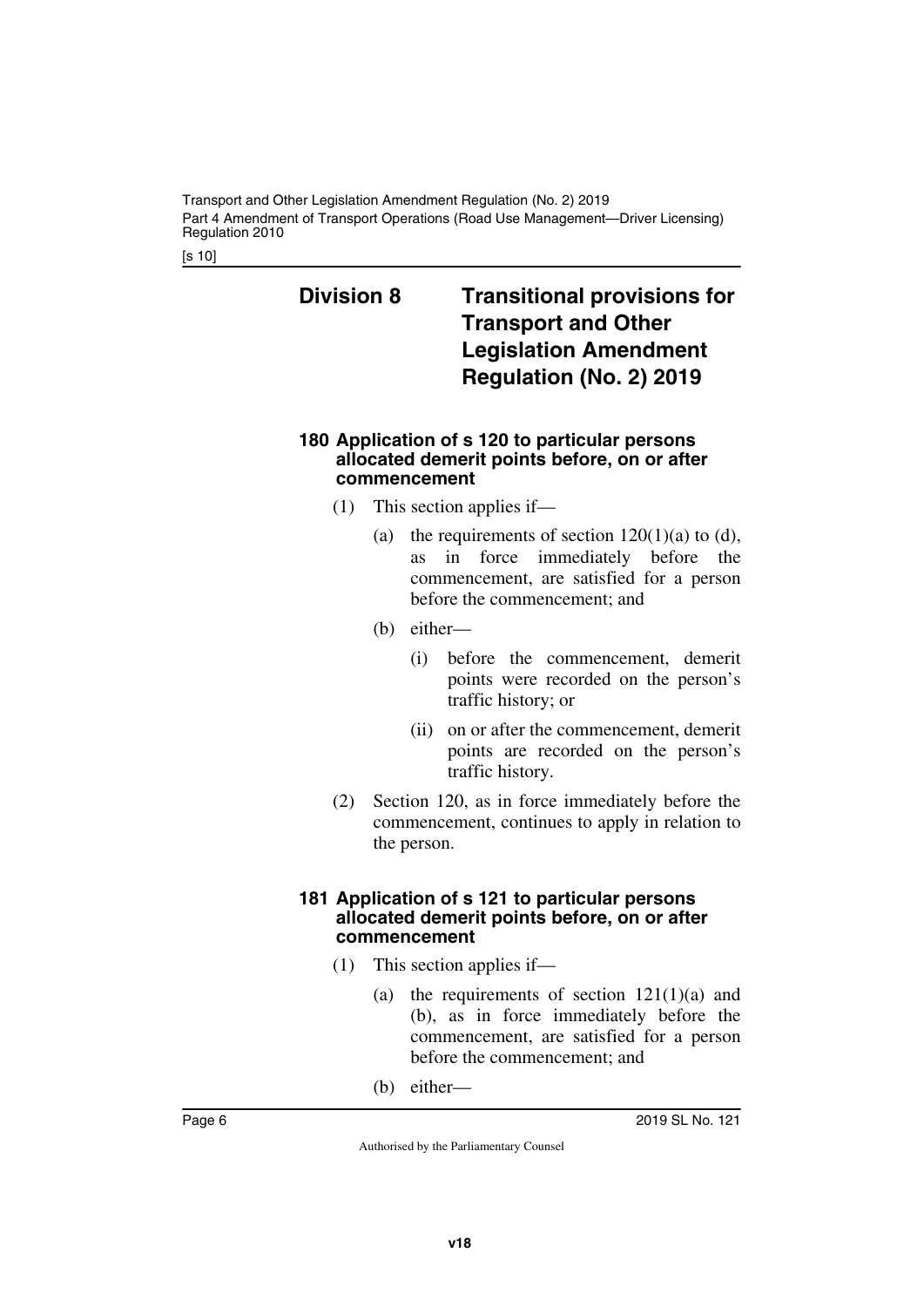[s 11]

- (i) before the commencement, demerit points were recorded on the person's traffic history; or
- (ii) on or after the commencement, demerit points are recorded on the person's traffic history.
- (2) Section 121, as in force immediately before the commencement, continues to apply in relation to the person.

## <span id="page-6-1"></span><span id="page-6-0"></span>**182 Application of ss 120 and 121 as amended by Transport and Other Legislation Amendment Regulation (No. 2) 2019**

<span id="page-6-3"></span>Sections 120 and 121 as amended by the *Transport and Other Legislation Amendment Regulation (No. 2) 2019* apply in relation to a person to whom a special hardship order, made on or after 1 July 2019, applies.

# <span id="page-6-2"></span>**Part 5 Amendment of Transport Operations (Road Use Management—Road Rules) Regulation 2009**

## <span id="page-6-4"></span>**11 Regulation amended**

<span id="page-6-5"></span>This part amends the *Transport Operations (Road Use Management—Road Rules) Regulation 2009*.

## <span id="page-6-7"></span><span id="page-6-6"></span>**12 Amendment of s 353 (Prescribed offences for ch 5, pt 7 of the Act)**

Section 353(e), 'and  $127(2)(f)$ '—

*omit, insert—*

,  $127(2)(f)$  and  $(h)(ii)$ ;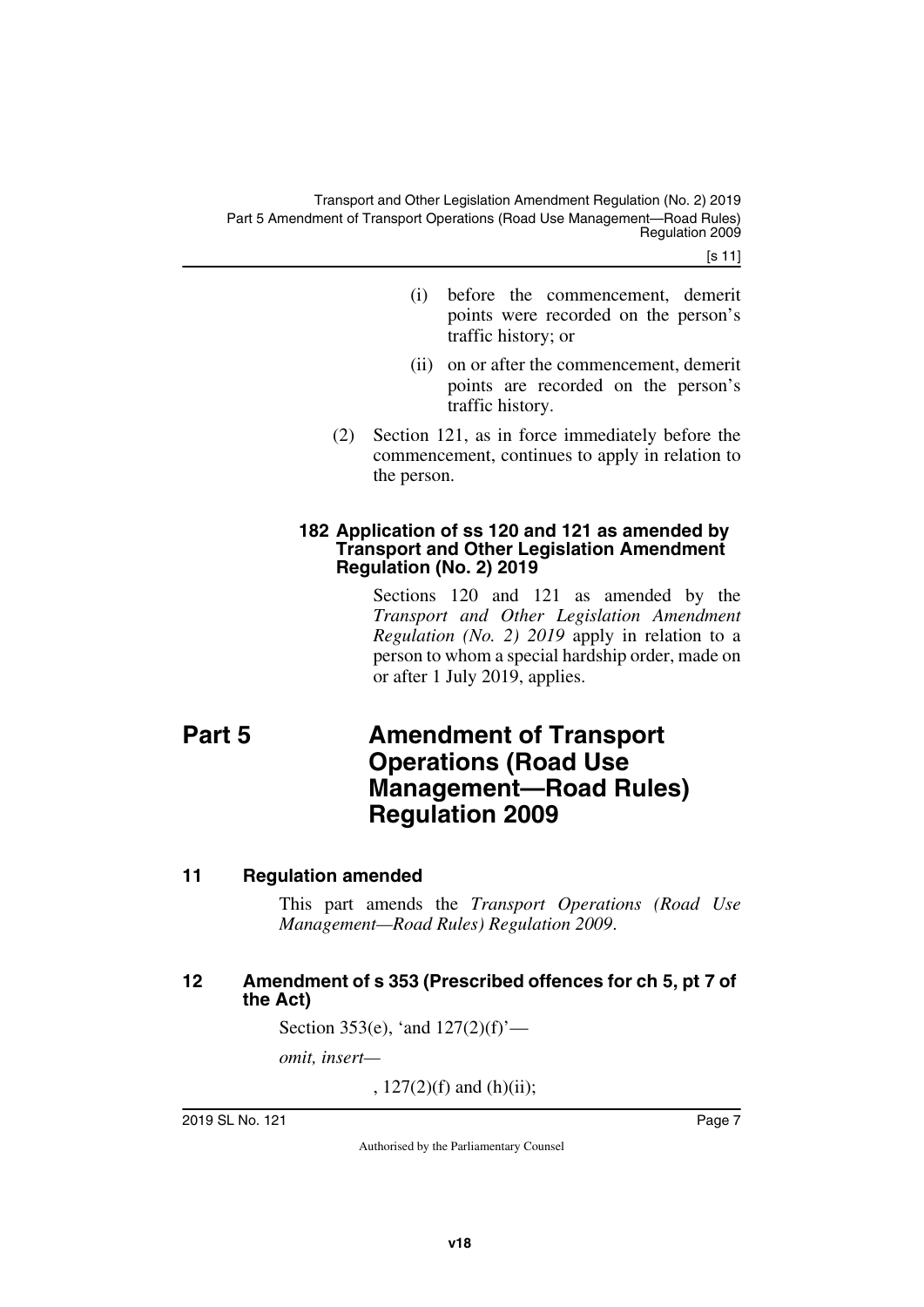Transport and Other Legislation Amendment Regulation (No. 2) 2019 Part 6 Amendment of Transport Operations (Road Use Management—Vehicle Registration) Regulation 2010

[s 13]

## <span id="page-7-1"></span><span id="page-7-0"></span>**13 Amendment of s 353B (Power-assisted bicycles—Act, sch 4, definition** *power-assisted bicycle***)**

(1) Section  $353B(2)(b)$ , after 'electric'—

*insert—*

auxiliary

(2) Section 353B(3)—

*omit, insert—*

- (3) A vehicle mentioned in the Act, schedule 4, definition *power-assisted bicycle*, paragraph  $(a)(i)$  is not a power-assisted bicycle if—
	- (a) the vehicle has an internal-combustion engine; or
	- (b) either or both of the following apply to the vehicle—
		- (i) when propelled only by the motor or motors, the vehicle is capable of going faster than 6km/h;
		- (ii) the motor or motors of the vehicle are capable of operating when the vehicle is going faster than 25km/h.

## <span id="page-7-3"></span><span id="page-7-2"></span>**Part 6 Amendment of Transport Operations (Road Use Management—Vehicle Registration) Regulation 2010**

## <span id="page-7-4"></span>**14 Regulation amended**

<span id="page-7-5"></span>This part amends the *Transport Operations (Road Use Management—Vehicle Registration) Regulation 2010*.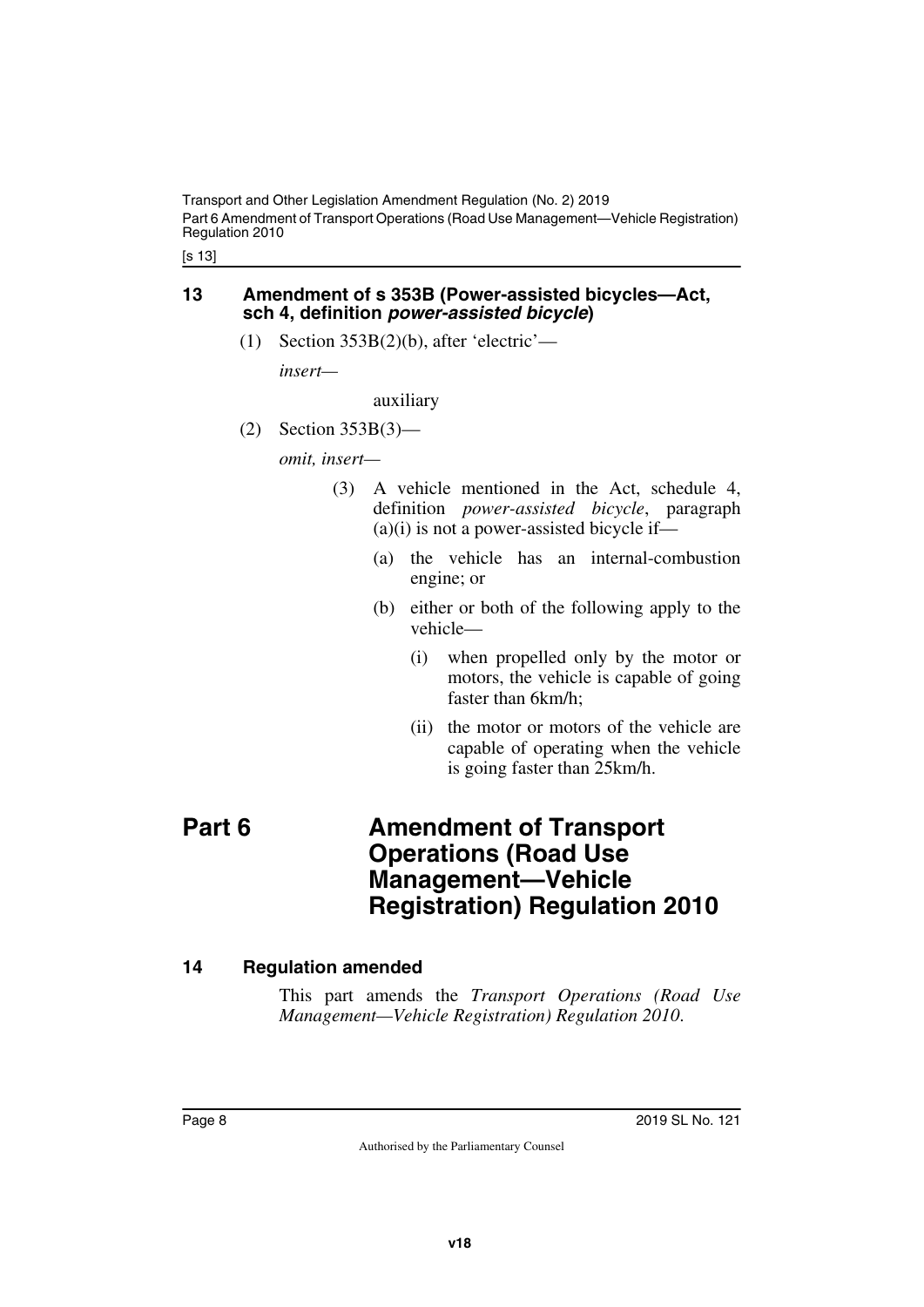Transport and Other Legislation Amendment Regulation (No. 2) 2019 Part 6 Amendment of Transport Operations (Road Use Management—Vehicle Registration) Regulation 2010

## <span id="page-8-0"></span>**15 Insertion of new s 39**

<span id="page-8-1"></span>After section 38—

*insert—*

## <span id="page-8-3"></span><span id="page-8-2"></span>**39 When number plate must not be attached to a vehicle**

A number plate, other than a dealer plate, must not be attached to a vehicle if—

- (a) the registration of the vehicle has been cancelled and not renewed; or
- (b) it has been more than 3 months since the vehicle's registration expired and the registration has not been renewed.

*Note—*

See section  $127(2)(h)(ii)$ .

## <span id="page-8-5"></span><span id="page-8-4"></span>**16 Amendment of s 127 (Offences involving registration certificates etc.)**

Section  $127(2)(h)(ii)$ —

*omit, insert—*

(ii) under section 39, the number plate must not be attached to the vehicle; or